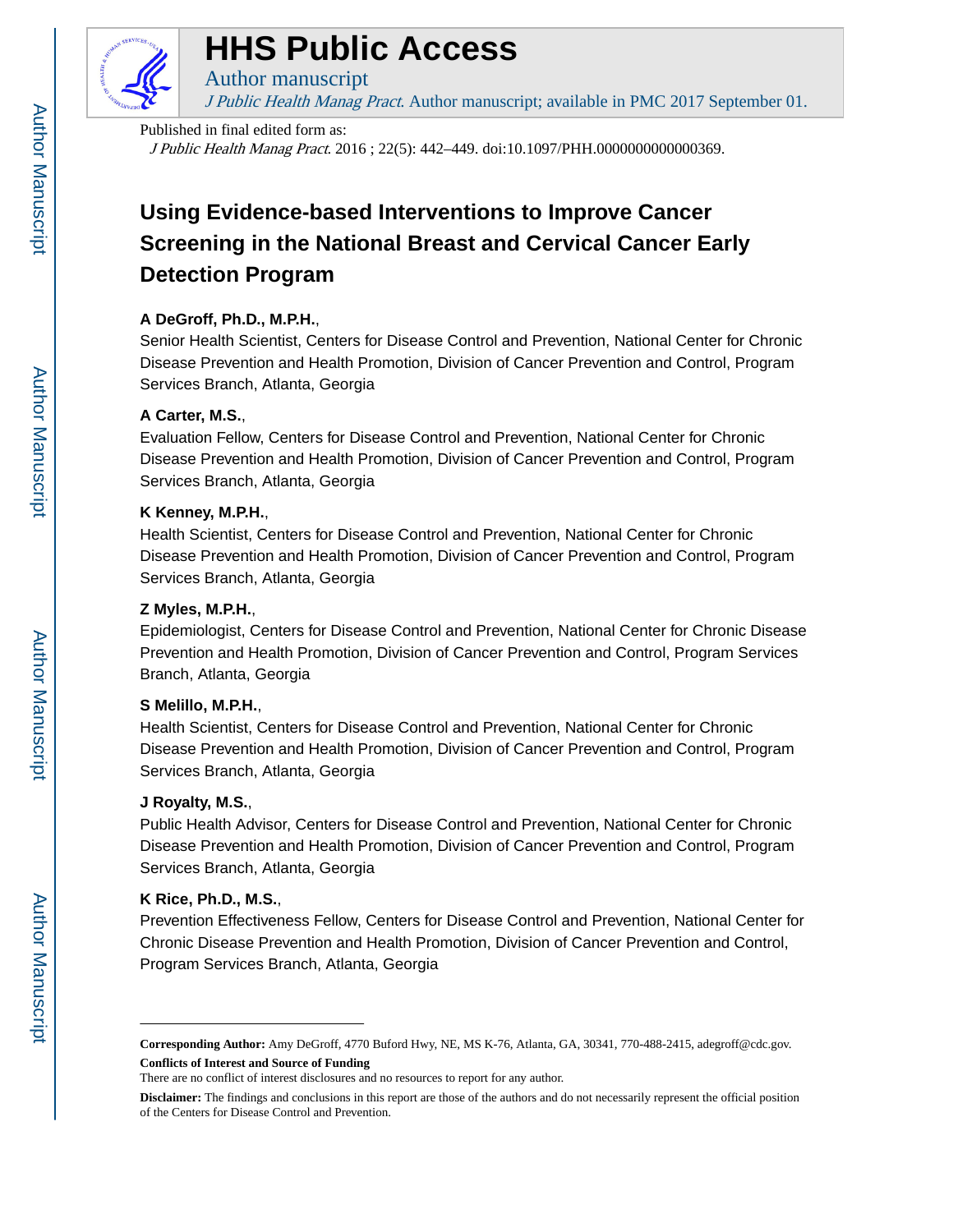#### **L Gressard, M.Ed., M.P.H.**, and

Presidential Management Fellow, Centers for Disease Control and Prevention, National Center for Chronic Disease Prevention and Health Promotion, Division of Cancer Prevention and Control, Program Services Branch, Atlanta, Georgia

#### **JW Miller, M.D.**

Medical Director, Centers for Disease Control and Prevention, National Center for Chronic Disease Prevention and Health Promotion, Division of Cancer Prevention and Control, Program Services Branch, Atlanta, Georgia

# **Abstract**

**Context—**The National Breast and Cervical Cancer Early Detection Program (NBCCEDP) provides cancer screening to low income, un- and underinsured women through over 11,000 primary care clinics. The program is well-positioned to work with health systems to implement evidence-based interventions (EBIs) to increase screening among all women.

**Objective—**To collect baseline data on EBI use, evaluation of EBIs, and related training needs among NBCCEDP grantees.

**Design—**CDC conducted a web-based survey in late 2013 among NBCCEDP grantees for the period July 2012-June 2013. This was the first systematic assessment of EBIs among NBCCEDP grantees.

**Setting—CDC's National Breast and Cervical Cancer Early Detection Program** 

**Participants—**Primarily program directors/coordinators for all 67 NBCCEDP grantees.

**Main Outcome Measures—**Data captured were used to assess implementation of five EBIs, their evaluation, and related training needs. Frequencies and proportions were determined. Cluster analysis identified grantees with similar patterns of EBI use for NBCCEDP clients and providers.

**Results—**On average, 4.1 of 5 EBIs were implemented per grantee for NBCCEDP clients and providers. Four clusters were identified including "high overall EBI users," "high provider EBI users," "high EBI users with no provider assessment and feedback," and "high client EBI users." Only 1.8 EBIs were implemented, on average, with non-NBCCEDP clients and providers. Fewer than half (n= 32, 47.8%) of grantees conducted process or outcome evaluation of one or more EBIs. Overall, 47.6% of grantees reported high or medium training needs for client-oriented EBIs and 54.3% for provider-oriented EBIs.

**Conclusions—**NBCCEDP grantees are implementing EBIs extensively with clients and providers. Increased EBI use among non-NBCCEDP clients/providers is needed to extend the NBCCEDP's reach and impact. Grantee training and technical assistance is necessary across EBIs. Additionally, grantees' use of process and outcome evaluation of EBI implementation must be increased to inform effective program implementation.

#### **Keywords**

Early detection of cancer; public health; program evaluation; evidence-based practice; healthcare systems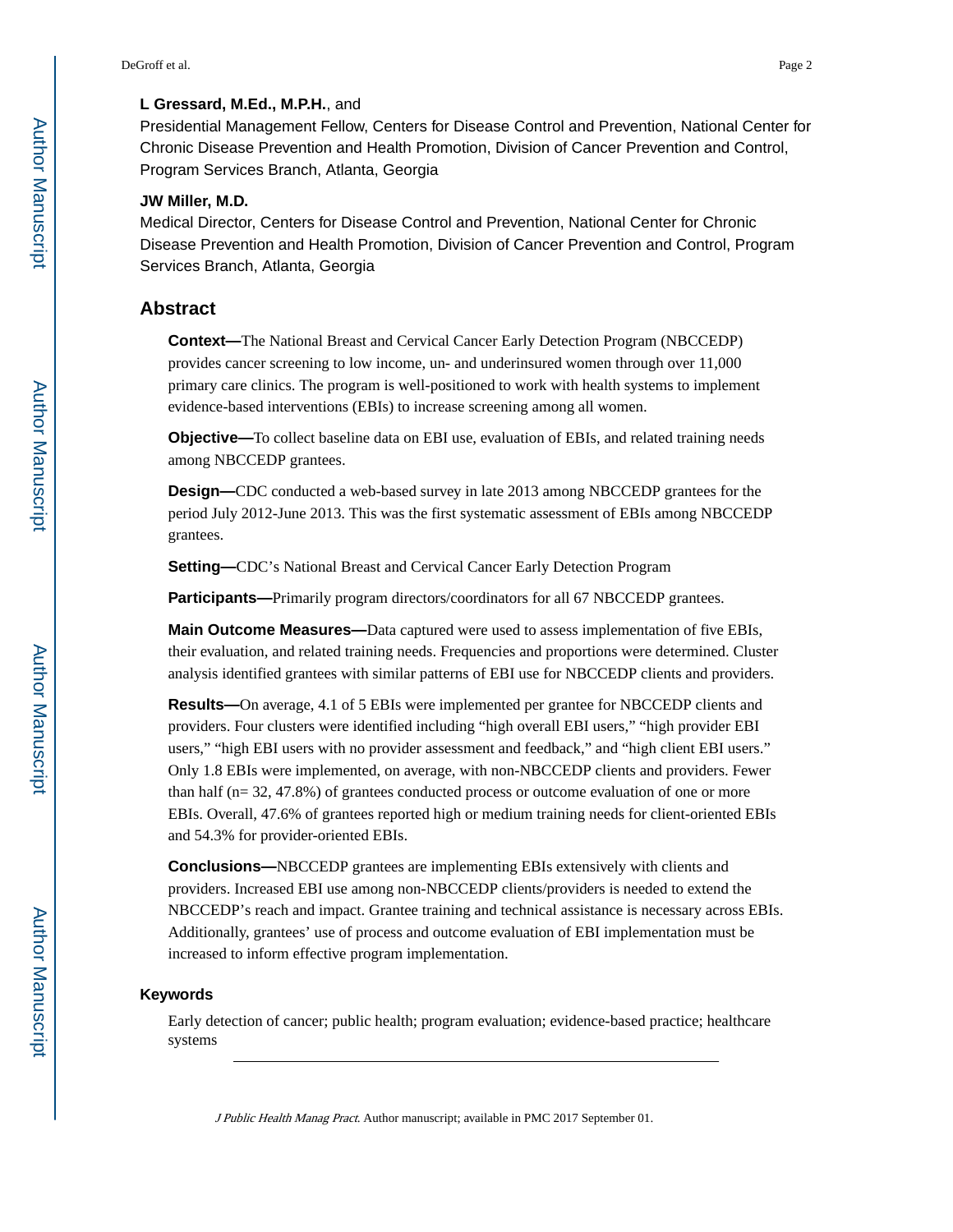# **INTRODUCTION**

The Centers for Disease Control and Prevention (CDC) National Breast and Cervical Cancer Early Detection Program (NBCCEDP) has a long history of providing high quality screening for the medically underserved.<sup>1–3</sup> However, recent health care reforms offer new opportunities for the program to expand its reach beyond those women screened through the program<sup>4</sup> and promote implementation of organized screening programs more broadly.<sup>5</sup> In particular, the Affordable Care Act (ACA) is expected to expand insurance coverage to an estimated 25 million Americans by  $2016<sup>6</sup>$  while also requiring many plans to cover without cost-sharing clinical preventive services recommended by the U.S. Preventive Services Task Force, including breast and cervical cancer screening.<sup>7</sup> Expanded insurance coverage and elimination of cost-sharing remove two significant barriers to cancer screening.<sup>8</sup> However, research suggests that even for women with insurance, non-financial barriers related to knowledge, language, health literacy, geography, culture, and social support impede screening.<sup>8–9</sup> Indeed, data from the 2013 National Health Interview Survey (NHIS) show that only 77% and 85% of insured women were up-to-date with breast and cervical cancer screening, respectively.<sup>10</sup>

The NBCCEDP, with a network of over 11,000 primary care clinics, is uniquely positioned to work with health systems to implement initiatives that increase screening among both the newly insured and those who remain un- and under-insured. Consequently, when CDC established a new, five-year grant cycle for the NBCCEDP in 2012 (DP12–1205), grantees were encouraged to expand their reach and increase impact by implementing and evaluating evidence-based interventions (EBIs) in health systems and organizations while continuing to provide breast and cervical cancer screening consistent with the law establishing the program (Breast and Cervical Cancer Mortality Prevention Act of 1990). CDC encourages NBCCEDP grantees to adopt some combination of five EBIs identified in the Guide to Community Preventive Services [Community Guide] [\(http://www.thecommunityguide.org/](http://www.thecommunityguide.org/index.html) [index.html\)](http://www.thecommunityguide.org/index.html) as effective in increasing breast and cervical cancer screening. These include two provider-oriented EBIs: messages to providers to remind them to make a screening recommendation (provider reminders) and assessment and feedback to providers about their performance in meeting specific benchmarks (provider assessment and feedback, e.g., cancer screening rates among their client population). The EBIs also include three clientoriented strategies: small media to increase awareness about screening, written or telephone reminders to clients due for screening, and efforts to reduce structural barriers that impede screening (e.g., expanding clinic hours).

Understanding NBCCEDP grantees' implementation of EBIs can inform public health efforts to increase cancer screening through health systems changes and improved community-clinical linkages. This study provides baseline data on EBI use among NBCCEDP's 67 grantees in July 2012-June 2013, their first program year under the current grant cycle. Although the NBCCEDP has a robust data monitoring system in place for clinical service delivery,  $^{11}$  this is the first time CDC has systematically assessed the implementation of EBIs that increase cancer screening. We also examine grantees' evaluation of EBIs and identify their training and technical assistance (TA) needs for EBI implementation.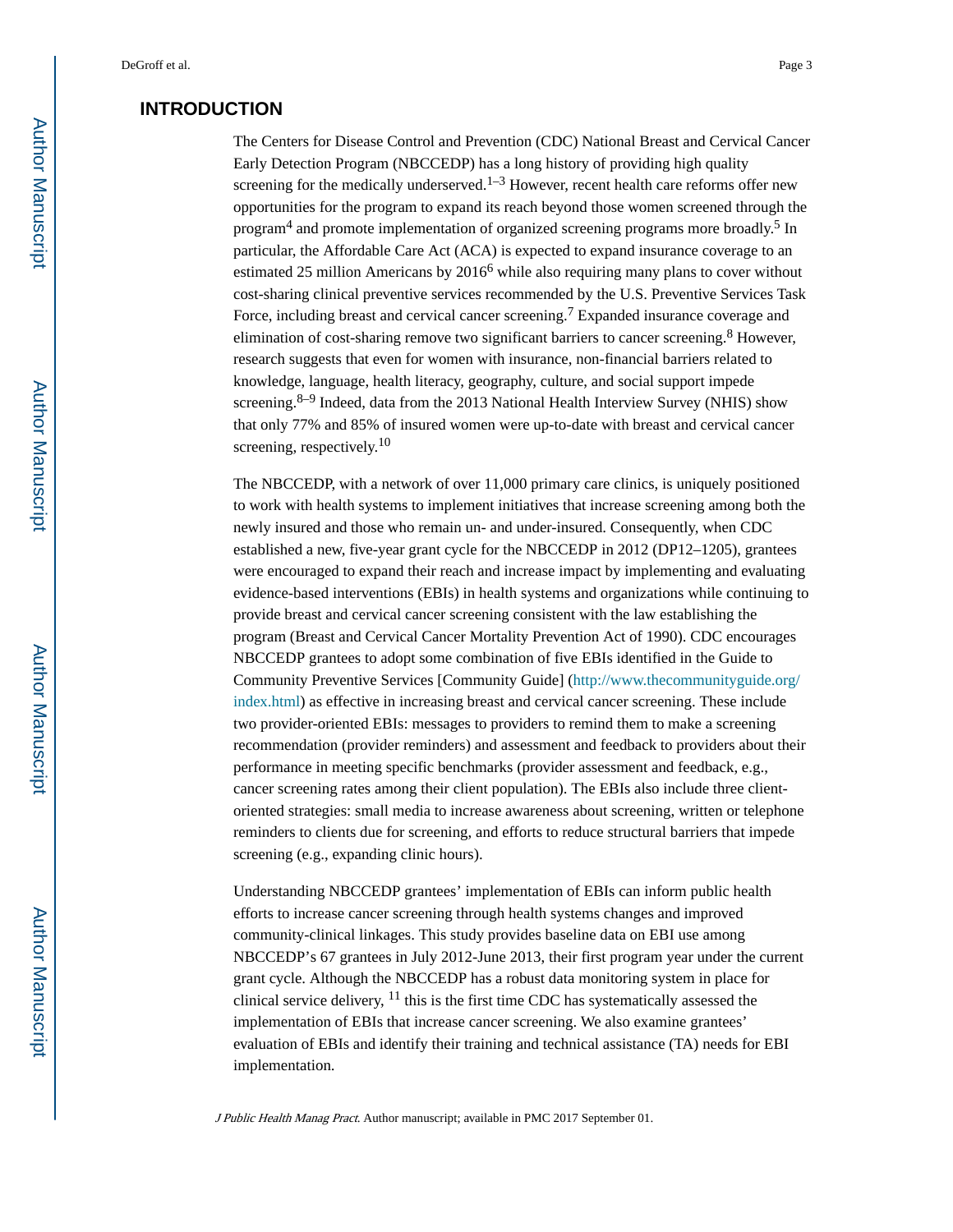# **METHODS**

#### **Survey Development and Administration**

Evaluators at CDC developed a survey comprised of seven sections: non-screening program activities, clinical service delivery, evaluation, non-screening partnerships, data use, training and TA, and program management. The purpose of the survey was to assess program implementation efforts, particularly those related to the use of EBIs. Survey items explored EBI use with two distinct populations: NBCCEDP clients and providers in NBCCEDPfunded clinics (women receiving clinical services through the program and providers delivering those services) and non-NBCCEDP clients and providers (women or providers outside of NBCCEDP-funded clinic sites who receive an intervention through the program). The 67-item instrument included both dichotomous and multiple response questions. In regard to EBI use, grantees were asked if their program used a particular EBI as a dichotomous question with the response options of yes or no. The instrument was piloted with eight NBCCEDP grantees to assess clarity and further tested with three public health professionals to assess the estimated time (30 minutes) required to complete the data collection.

CDC's data contractor, Information Management Services, Inc. created a web-based survey which they administered. An introductory email was sent to all NBCCEDP program directors in November 2013 providing a unique link to the survey. Grantees were encouraged to have the person most familiar with the day-to-day operations of the program complete the survey. Participation was voluntary and the instrument was determined exempt from human subjects review. Survey administration was approved by the Office of Management and Budget (OMB #0920-0879). Grantees completed the survey in November-December 2013.

Several methods were instituted for data validation. Within the survey software, response inconsistencies were flagged for resolution by the respondent. Questions left blank or responses outside a defined range required correction before submission. Once submitted, a report with all survey questions and responses was provided to grantees, CDC program consultants, and a CDC evaluation team member for review. Inconsistencies and potential inaccuracies were discussed with grantees and data were revised when necessary. Data validation was completed in January 2014.

#### **Descriptive Analysis**

Data captured in the program activities, training and TA, and evaluation sections of the survey were included in analyses. The selected survey items assessed implementation of all five EBIs, evaluation of EBIs, and training needs per EBI. Each EBI was examined by (1) population (NBCCEDP clients/providers, non-NBCCEDP clients/providers), (2) evaluation type (process evaluation, outcome evaluation, both, not evaluated), and (3) level of training and TA need (low, medium, high). Frequencies and proportions were determined.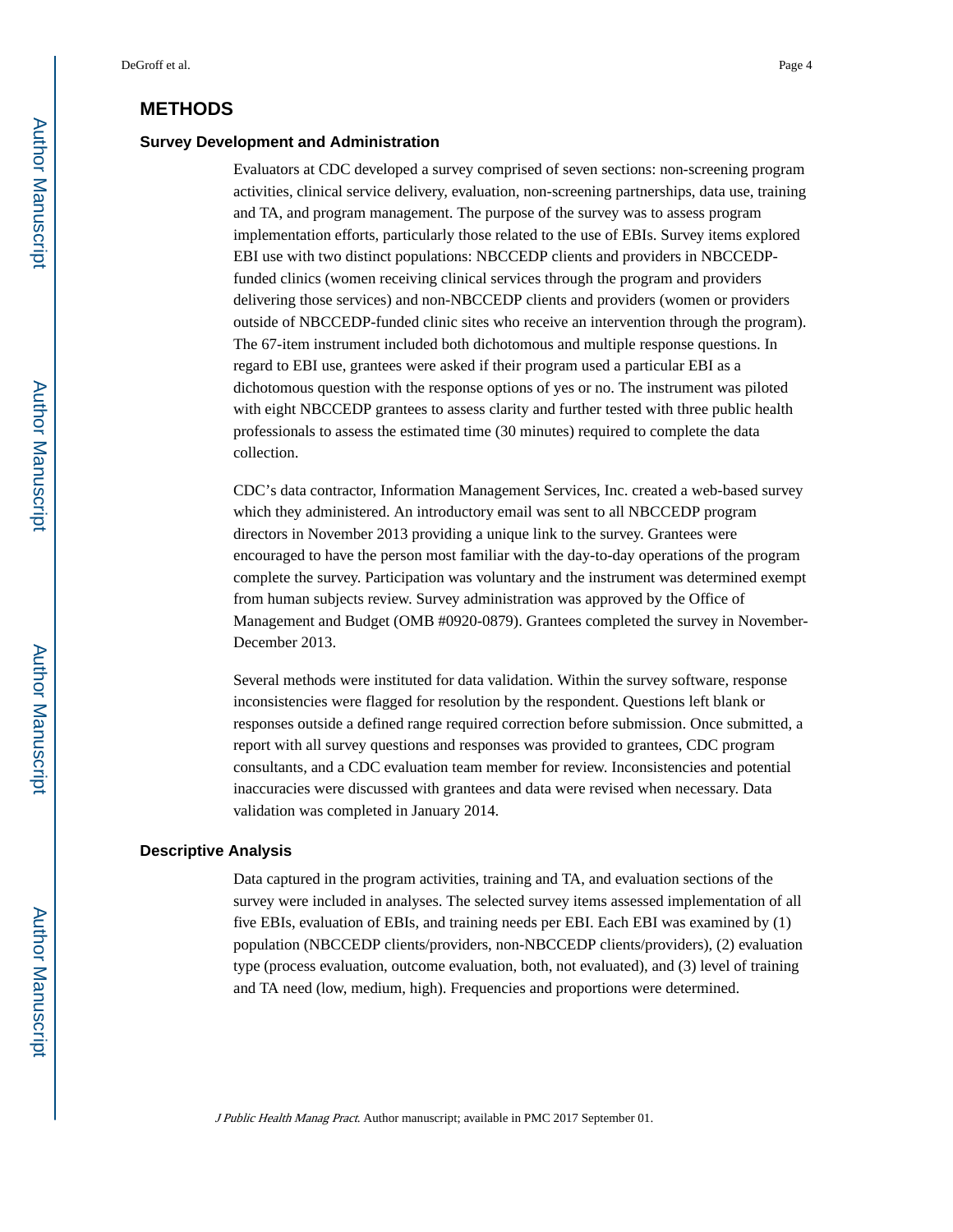#### **Cluster analysis**

Cluster analysis is an exploratory technique used to recognize patterns in a given data set and identify naturally related groups or clusters.  $12$  In this study, cluster analysis was used to identify grantees with similar patterns of EBI use for NBCCEDP clients and providers. The cluster analysis did not examine EBI use for non-NBCCEDP audiences, given limited implementation of these activities. Four EBIs were included in the analysis: provider reminders, provider assessment and feedback, client reminders, and reducing structural barriers. Small media was excluded given a lack of variation; all but one grantee implemented small media.

A two-step approach to the cluster analysis was employed. First, to determine the similarity of grantees in relation to one another, each grantee was treated as an individual cluster with distances between grantees measured. Closest distances were determined using the Ward Minimum Variance Method. 12–14

A dendrogram was produced to assess grouping options and identify the number of suitable clusters for interpretation. The R-square (RSQ) and semi-partial R-squared (SPRSQ) values were used in determining groupings. The RSQ value measures the heterogeneity between the clusters and the SPRSQ value measures the loss of homogeneity as clusters that are different from each other are combined. <sup>15</sup> The number of clusters best fitting the data was determined when adding an additional cluster produced a high RSQ value while maintaining a low SPRSQ value. The number of clusters was further assessed to determine whether clusters could be described practically and sensibly interpreted.<sup>16</sup>

The second step of the cluster analysis used the K-means method to calculate the means of each factor (i.e., EBI use) by cluster. Since each factor was coded as 0 (grantee does not use the EBI) or 1 (grantee uses the EBI), the mean represents the proportion of EBI use in each cluster. Based on proportions, clusters were characterized by use of provider or clientoriented EBIs. Training and TA needs were also examined among the clusters. All analyses were performed using SAS© statistical software (SAS Institute Inc., Cary, North Carolina).

# **RESULTS**

#### **Respondent Characteristics**

All 67 grantees (100% response rate) completed the survey with 94% of respondents representing either program directors or program managers/coordinators. Thirty-one (46.3%) respondents reported working with their NBCCEDP program for six or more years, while 9 (13.4%) respondents reported working with their program for less than one year at the time of survey administration. Grantees' first year funding, including CDC and other resources (e.g., state funding), ranged from \$238,433 to \$25,294,773 (mean= \$4,181,623, median=\$2,532,271, SD= \$4,729,651). A complete presentation of respondent characteristics is provided in Table 1.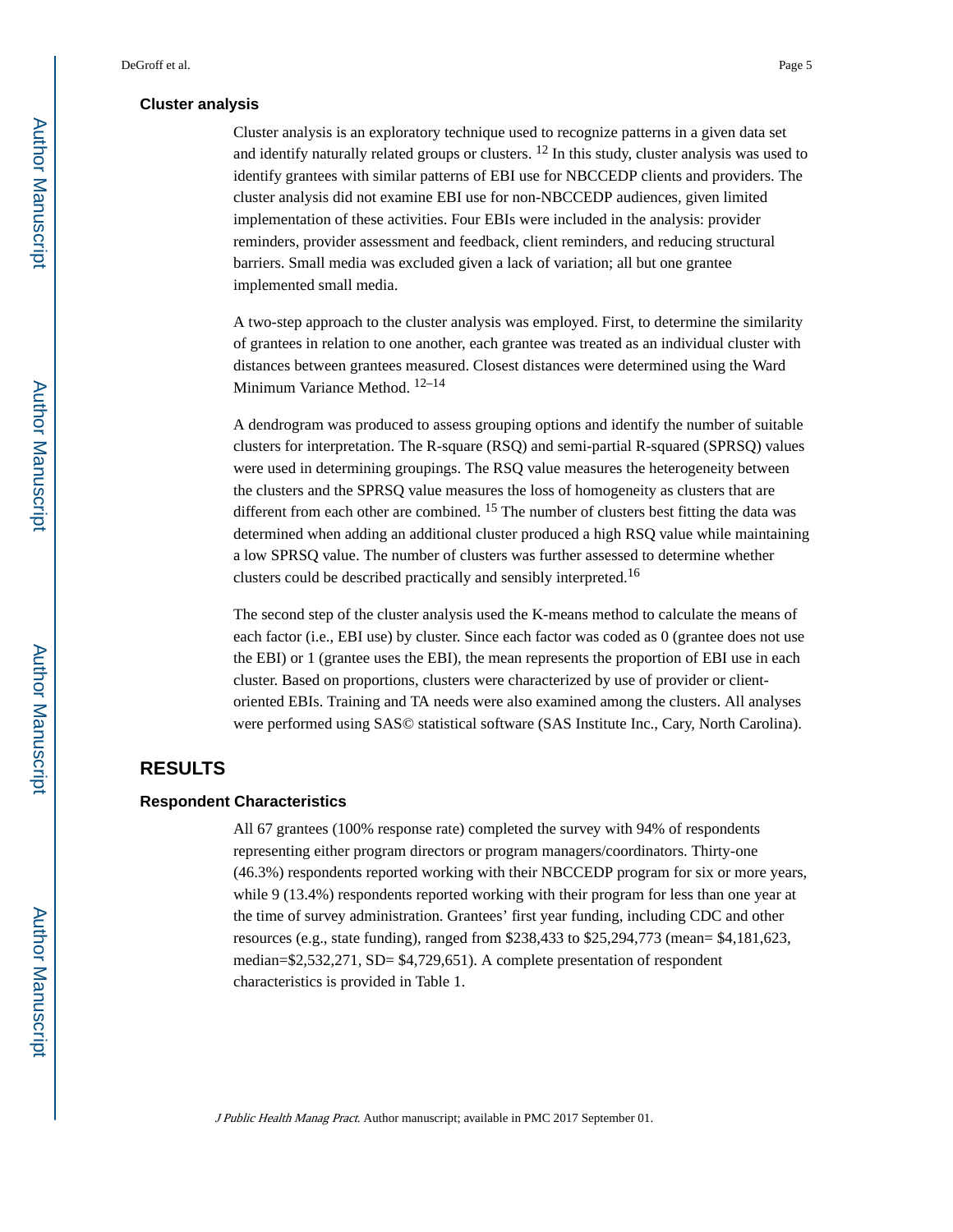#### **EBI Implementation**

All grantees reported implementing at least three EBIs targeting NBCCEDP clients/ providers, with 30 (44.8%) grantees reporting implementation of all five. On average, 4.1 of 5 EBIs (SD=1.0, range 3–5) were implemented per grantee with small media (n=66, 98.5%) most frequently implemented, followed by client reminders (n=60, 89.6%), activities to reduce structural barriers (n=58, 86.6%), provider assessment and feedback (n=47, 70.1%) and provider reminders (n=42, 62.7%) (Fig. 1).

Fewer EBIs were implemented with non-NBCCEDP clients/providers. On average, 1.8 EBIs (SD=1.2, range=0–5) were implemented per grantee and only 32 (47.8%) grantees reported implementing at least three EBIs for this population. Small media (n=63, 94.0%) was most frequently reported as implemented for non-NBCCEDP clients/providers, followed by activities to reduce structural barriers (n=27, 40.3%), client reminders (n=19, 28.4%), provider assessment and feedback reports (n=7, 10.4%), and provider reminders (n=5, 7.5%).

Four clusters were identified accounting for 68% of the variance (RSQ=.68, SPRSQ=0.08). The means generated from the K-means method are shown in Table 3. Clusters were characterized as low EBI users if the proportion was less than 0.50 and high EBI users if greater than 0.70. Including the largest number of grantees at 40, cluster 1 is characterized as "high overall EBI users" whereby at least 75% of grantees implemented provider-oriented EBIs and 100% of grantees used client-oriented EBIs. Cluster  $2$  (n=7) represents "high provider EBI users." In this cluster, more than 80% of grantees used provider-oriented EBIs and less than 50% used client-oriented EBIs. The smallest number of grantees (n=6) comprise cluster 3 which reflects "high EBI users with no provider assessment and feedback." Cluster 4 includes 14 grantees representing "high client EBI users" where 79% of grantees implemented client-oriented EBIs and none used provider-oriented EBIs.

#### **Evaluation of EBIs**

Overall, 32 (47.8%) of the 67 grantees conducted process or outcome evaluation of one or more EBIs. Of these, 11 (34.4%) grantees conducted only process evaluation, 6 (18.8%) grantees conducted only outcome evaluation, and 15 (46.9%) grantees conducted both process and outcome evaluation. Of those grantees implementing specific EBIs, provider assessment and feedback was most frequently evaluated (22/48, 45.8%), followed by small media (21/67, 31.3%), reducing structural barriers (17/58, 29.3%), client reminders (17/61, 27.9%), and provider reminders (9/43, 20.9%) (Fig. 2).

#### **Training and TA**

In total, 47.6% of grantees reported high or medium training and TA needs for clientoriented EBIs and 54.3% of grantees for provider-oriented EBIs. A high need for training and TA was most frequently reported for the implementation of provider assessment and feedback ( $n=21, 31.3\%$ ) and reducing structural barriers ( $n=13, 19.4\%$ ), respectively (Table 4). A low need for training and TA was most frequently reported for the implementation of client reminders (n=43, 64.2%), provider reminders (n=35, 52.2%), and small media (n=34, 50.7%).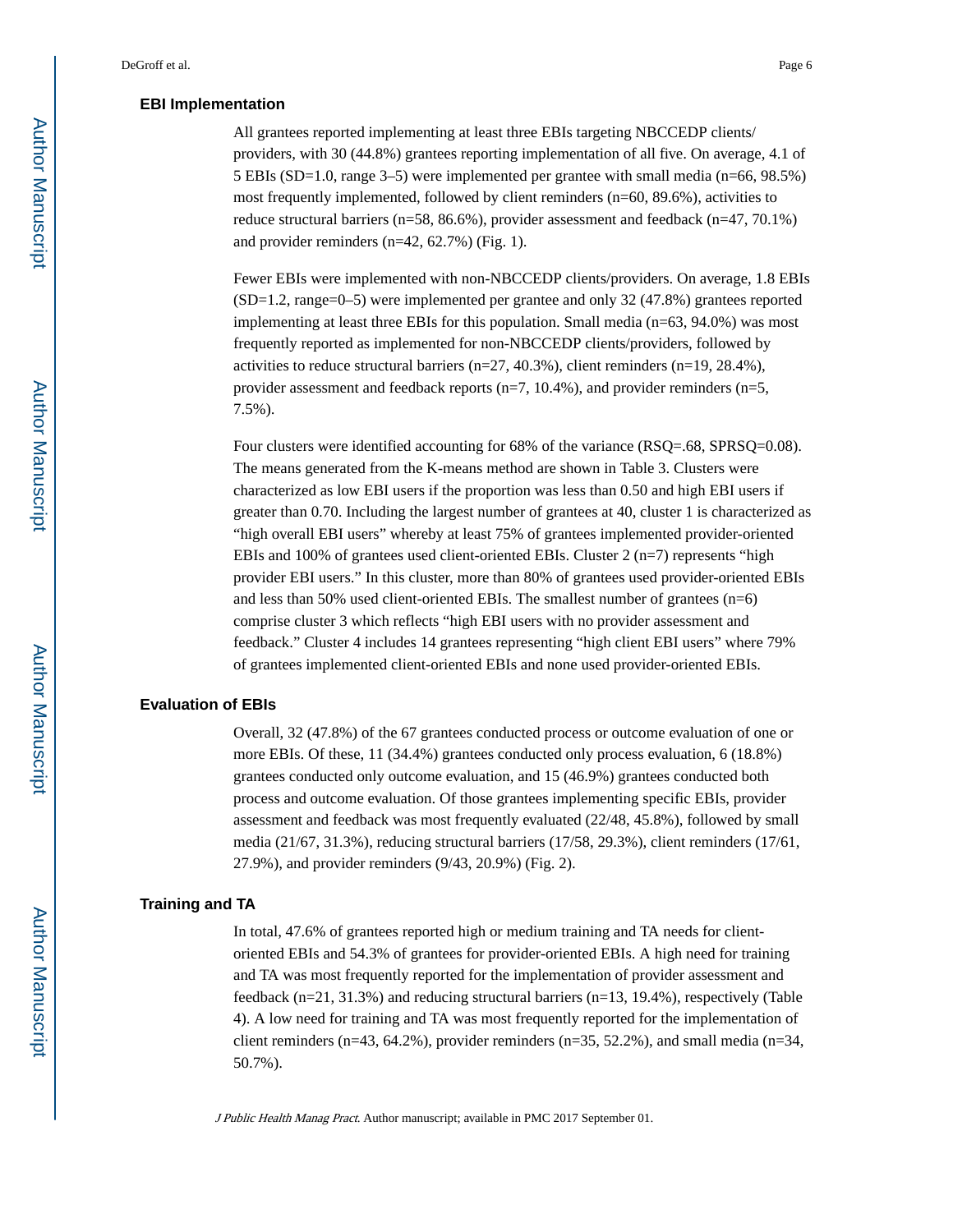No patterns were evident by cluster for level of training and TA need (table 4). High EBI users, low EBI users, and non-users all reported similar levels of training and TA need for many of the EBIs. Further, no relationship between grantees' use of an EBI and training and TA needs was identified. For example, even though all 40 grantees in cluster 1 used provider assessment and feedback, 60% reported a need for training and TA. Comparatively, while none of the 14 grantees in cluster 4 used provider assessment and feedback, 64% reported training and TA needs for this EBI.

#### **DISCUSSION**

Many initiatives and mandates promote use of evidence-based practices in government, including in public health. 17 Significant funding and attention are directed to bridge the evidence-practice divide and improve dissemination of best practices. 18–19 In cancer prevention and control, economic efficiency is imperative; implementing strategies based on strong empirical evidence can help increase lifesaving screening and reduce disparities without compromising limited resources on less effective activities. CDC promotes EBI use for all three of its cancer prevention and control programs: the NBCCEDP, the Colorectal Cancer Control Program (CRCCP), and the National Comprehensive Cancer Control Program (NCCCP).  $20-21$  ensuring that grantees invest in programs that have proven effectiveness.

In this study we found that, among NBCCEDP grantees, use of EBIs for clients screened through the program and their providers is high. Cluster analysis found nearly 60% of grantees could be categorized as high overall EBI users for program year 2012–2013. It is important to also note that there are likely diffusion effects within NBCCEDP clinics whereby patients with other payment sources for screening benefit from EBI implementation. CDC's long-standing emphasis on comprehensive, organized screening programs, including EBIs, and the NBCCEDP's maturity are likely contributors to the high EBI utilization observed among grantees' clients and providers.

In contrast, grantees were implementing only 1.8 EBIs on average for non-NBCCEDP clients and providers. This may be largely attributed to the fact that the law establishing the NBCCEDP required grantees to expend at least 60% of their CDC funds on direct clinical services, leaving limited resources to support non-screening activities among non-NBCCEDP populations. Also, program year 2012–2013 was the first time CDC encouraged grantees to expand their reach to this audience.

In the fiscal year 2015 federal budget appropriation, the 60% requirement was eliminated. This change increases grantees' flexibility to expand EBI implementation to non-NBCCEDP clients and providers while continuing to implement EBIs to recruit the hardest-to-reach women who remain uninsured. With the ACA increasing access to insurance coverage for cancer screening services, the NBCCEDP has a significant opportunity to improve screening and decrease cancer mortality by extending its reach to the millions of newly insured and their providers.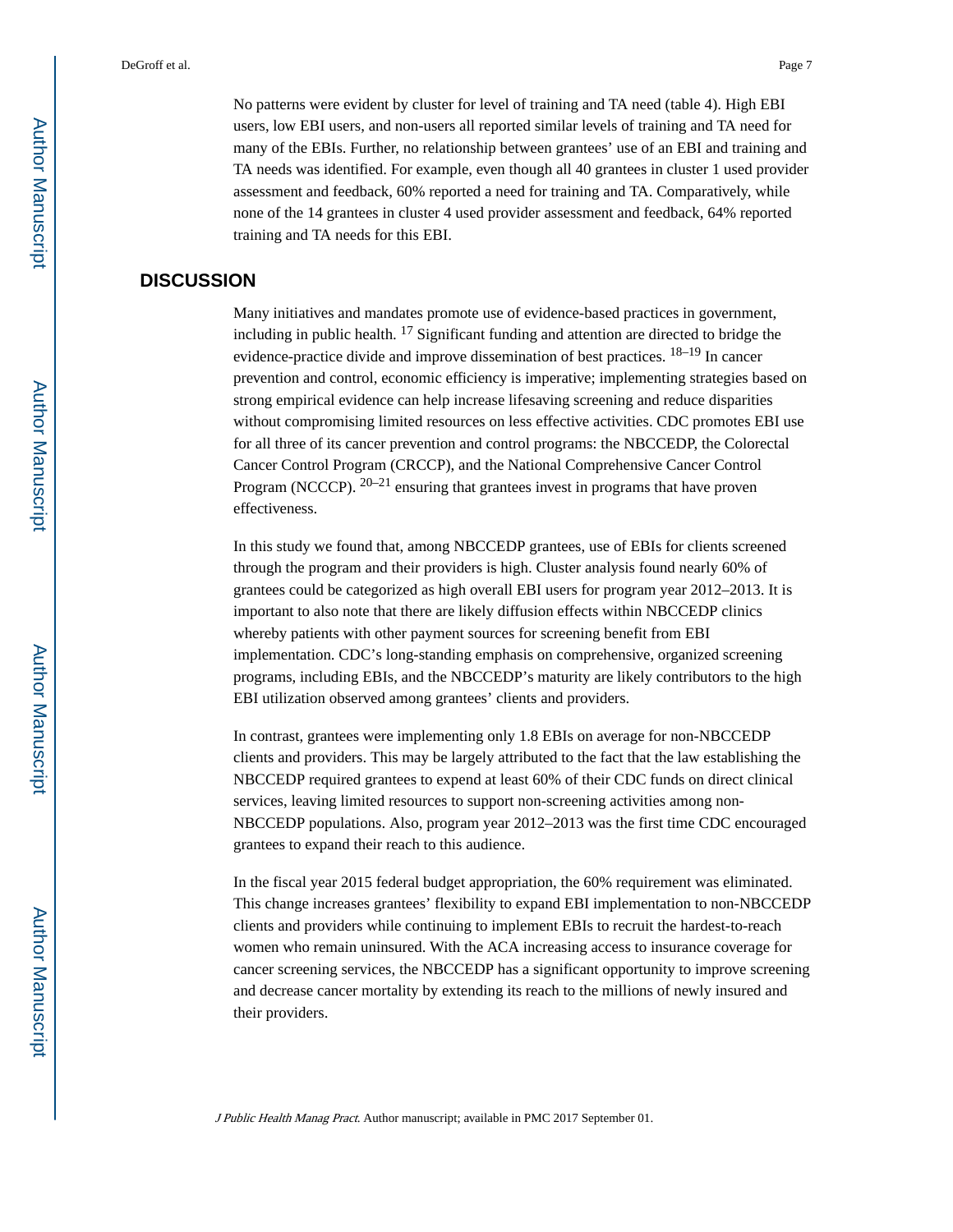Grantees benefit from a wide range of established partnerships, including their extensive network of primary care providers, which could be leveraged to expand EBI implementation. For instance, in the 2012–2013 program year, grantees partnered with state cancer coalitions, community-based organizations, health systems, local health departments, federally qualified health centers, and their state Medicaid program.<sup>22</sup> With these partnerships and more flexible funding, the NBCCEDP is well positioned to further improve cancer screening among all women.

For both NBCCEDP and non-NBCCEDP audiences, the top three EBIs used by grantees were client-oriented strategies: small media, client reminders, and reducing structural barriers. This tendency towards client-oriented strategies is consistent with a study of EBI implementation among CDC's CRCCP grantees.21 Universal use of small media may be facilitated by availability of materials through national organizations and through Make-It-Your-Own (MIYO), a web-based tool developed by communication researchers at Washington University that allows users to create customized small media materials with evidence-tested messages.23 Extensive use of reminders for NBCCEDP clients is possible given grantees' tracking of their client population and ability to correspond directly with them, rather than depending on clinic and health systems to send reminders. High use of activities to reduce structural barriers may be explained, in part, by grantees' uptake of patient navigation (93%, data not reported); some navigation services, such as facilitating transportation, can be considered reducing structural barriers.

Provider-oriented EBIs were used to a lesser extent by NBCCEDP grantees. Results indicate training and TA needs are slightly higher for provider versus client-oriented EBIs. Grantees may have the least control over implementation of provider reminders given a dependency on provider sites and health systems to put these in place. Of interest, the highest rated training and TA need among grantees was for implementation of health systems changes suggesting grantees are challenged in this area.<sup>22</sup> CDC has developed grantee technical assistance guides for working with health systems and facilitating use of EBIs ([http://](http://www.cdc.gov/cancer/nbccedp/) [www.cdc.gov/cancer/nbccedp/](http://www.cdc.gov/cancer/nbccedp/)), but more training and TA are needed. Increasing the use of provider-oriented strategies is important given their potential to increase screening. Provider recommendation is often cited by patients as the primary reason for screening.<sup>24</sup> Also, provider-oriented EBIs have been shown to have greater impact on increasing cancer screening than client-oriented ones.<sup>25</sup>

Use of provider assessment and feedback was lower among NBCCEDP audiences than expected. CDC supports a rigorous process of grantee assessment and feedback and provides grantees with a software program enabling them to produce provider-level feedback reports.11 Two separate studies have shown the NBCCEDP's performance management system, which includes these reports, to improve performance on priority clinical indicators.<sup>26–27</sup> Only 70% of grantees are using this strategy within the NBCCEDP provider network. Of interest, grantees most frequently rated provider assessment and feedback as an area of high need for training and TA, although this may relate more to implementation in non-NBCCEDP provider settings. A greater understanding of grantees' challenges with this strategy is needed.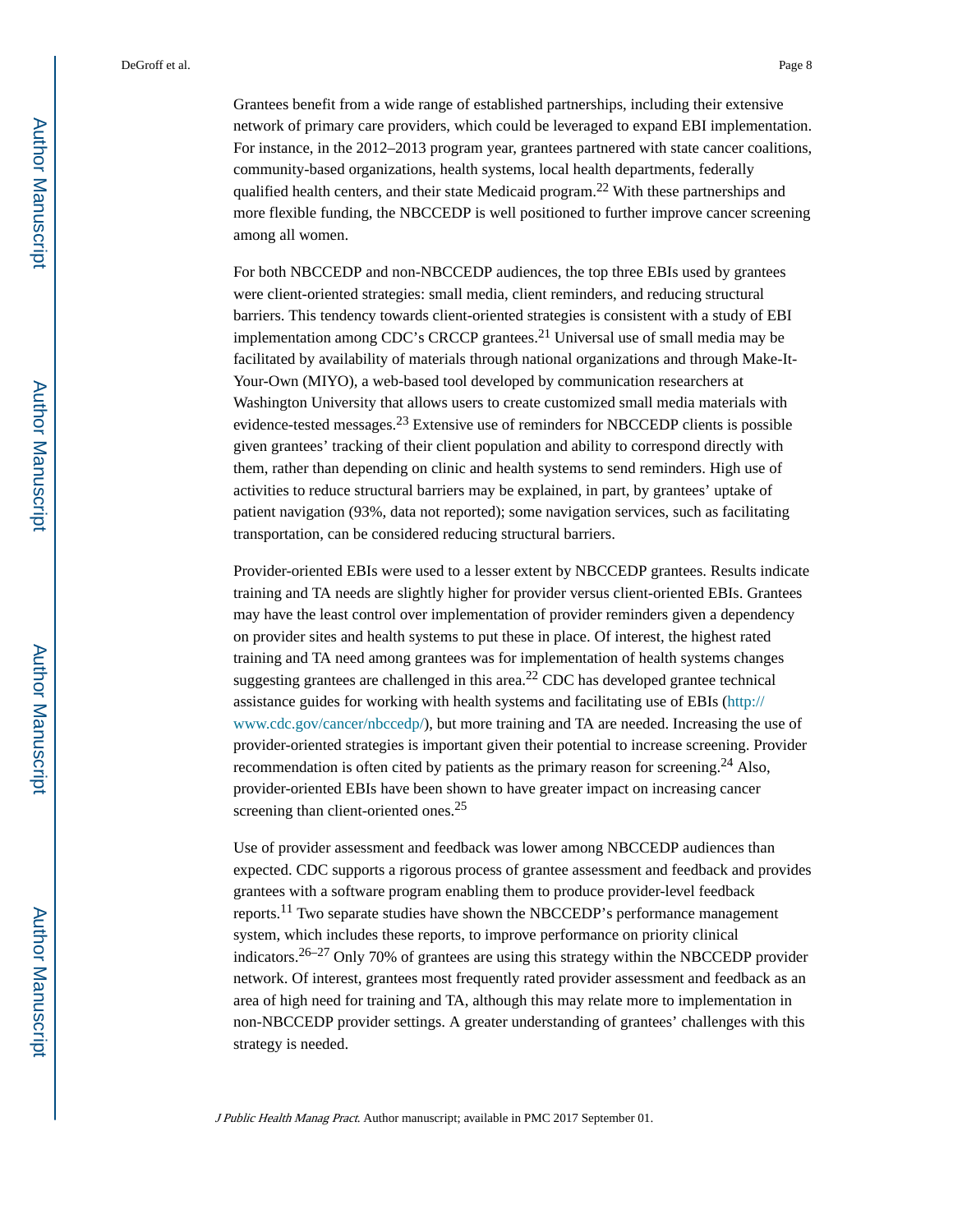Cluster analysis revealed four patterns of EBI use. Cluster composition and characterization may change over time if grantees increase implementation of provider-oriented EBIs. In particular, future cluster analysis of survey data may reveal important patterns of EBI use with non-NBCCEDP clients/providers. Although analysis of EBI training and TA needs by cluster did not reveal notable differences, it is possible that each cluster has unique needs. For example, grantees already implementing an EBI may benefit from training and TA addressing challenges to sustain the EBI, whereas grantees not implementing that EBI may need training and TA highlighting resources and partners needed for start-up. CDC should explore whether a cluster-specific approach to training and TA would be beneficial. Results support the need for training and TA across all EBIs.

Finally, results showed less than half of NBCCEDP grantees evaluated EBIs in program year 2012–2013, with fewer than one third evaluating outcomes. This is in sharp contrast to the historically strong monitoring of clinical service delivery within the NBCCEDP.<sup>11</sup> Evaluation of EBIs by grantees presents several challenges including developing new performance measures, establishing benchmarks, and working with health systems to collect related data. Grantees may benefit from hiring staff with evaluation expertise or contracting with professional evaluators. CDC is currently working to develop EBI-specific logic models and performance measures for grantees' use.

Grantees often subcontract with agencies and organizations to deliver non-screening EBIs, making process evaluation critical to ensure EBIs are reaching priority populations and implemented with fidelity and quality. A recent assessment of NBCCEDP activities in three areas (health education and promotion, quality assurance/quality improvement, and case management/patient navigation) identified important deficiencies including inconsistent and partial implementation, lack of implementation fidelity, and inadequate intervention dose either because implementers were not doing enough of a given activity or trying to do too many different things.28 These are process issues that can be identified and addressed through rigorous monitoring and evaluation.

Our results are subject to certain limitations. The data are self-reported, and although several methods were applied to validate data to improve reliability, there was no independent verification of responses. In addition, collection of detailed information about implementation activities was not possible given an effort to limit grantee burden. Consequently, the reach and intensity of EBI implementation was not assessed. Diversity in program structure and implementation across 67 grantees challenges the collection of standardized, detailed information. Regardless of these limitations, this is the first systematic collection of NBCCEDP EBI activity data.

Going forward, CDC will collect program implementation data annually from NBCCEDP grantees to monitor trends in use of EBIs with NBCCEDP and non-NBCCEDP clients/ providers. Conducting case studies may also be beneficial in providing more detailed information about EBI implementation, including intervention reach and intensity. A better understanding of the challenges to EBI use and challenges to partnering with health systems where provider-oriented EBIs are typically launched is also needed to help shape CDC's training and TA provision. For instance, colleagues with the NCCCP found that limited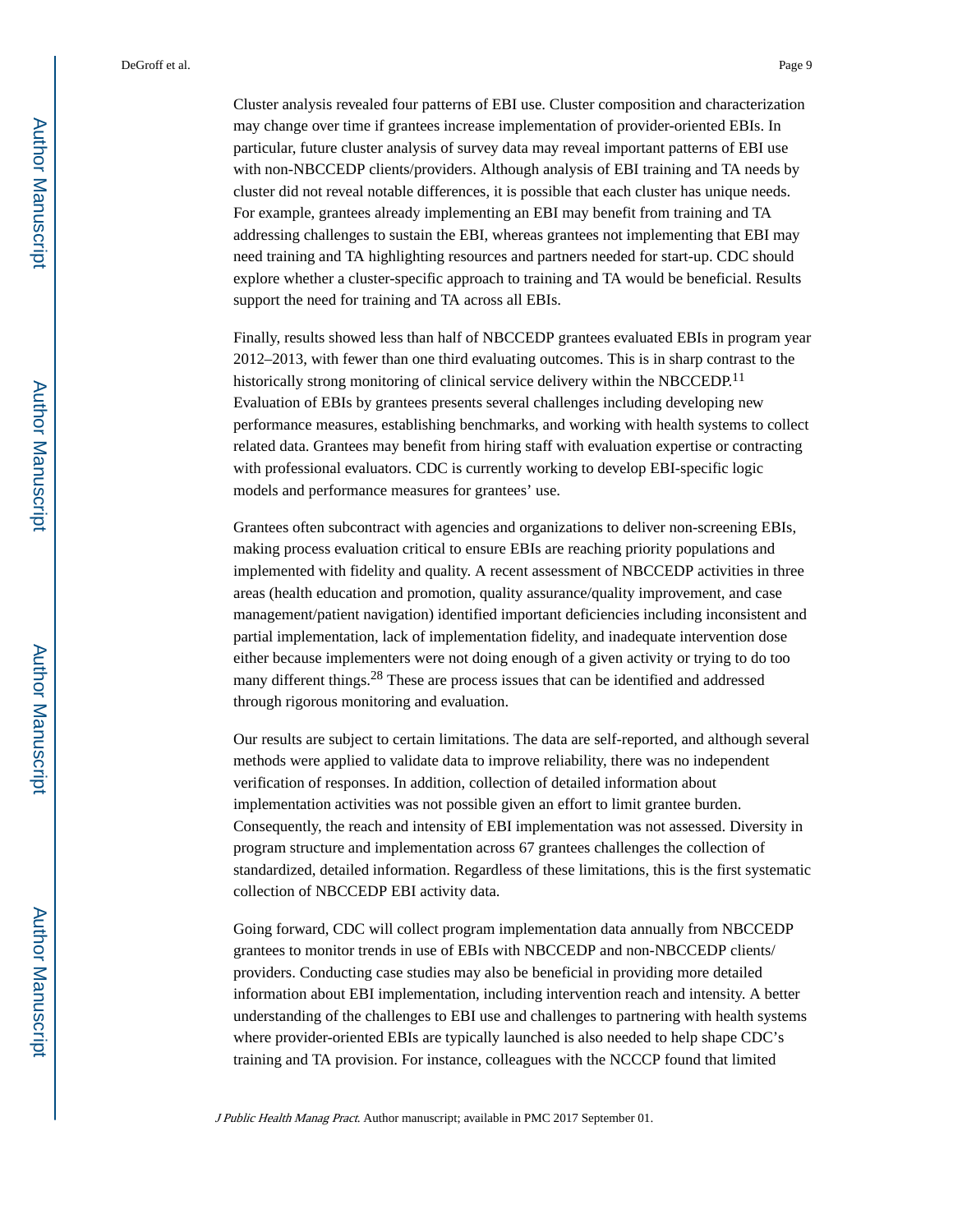resources and the lack of skills to adapt EBIs for local use, including adapting EBIs for cultural appropriateness, were central challenges for EBI use. $^{20}$ 

# **CONCLUSION**

NBCCEDP grantees report implementing EBIs extensively with their clients and providers, although client-oriented EBIs are more commonly used than provider-oriented ones where impact may be greatest. Grantees are implementing fewer EBIs with non-NBCCEDP clients and providers; however, a recent policy change on the use of program funds should offer flexibility for grantees to expand EBI implementation through expanded collaboration with health systems. The NBCCEDP is well positioned to leverage the partnerships in its organized screening delivery system to increase program impact through evidence-based, health systems changes that increase cancer screening among all women, including the millions of women newly insured through ACA. Evaluation of EBIs, both process and outcome, must also be increased as the NBCCEDP shifts its focus to reducing breast and cervical cancer burden among all women.

#### **Acknowledgement**

We recognize and thank our colleagues with Information Management Services, Inc. for their outstanding work in developing the web-based instrument and collecting and validating survey data.

# **REFERENCES**

- 1. Lee NC, Wong FL, Jamison PM, et al. Implementation of the National Breast and Cervical Cancer Early Detection Program: the beginning. Cancer. 2014; 120(16 Suppl.):2540–2548. [PubMed: 25099896]
- 2. Miller JW, Hanson V, Johnson GD, Royalty JE, Richardson LC. From cancer screening to treatment: service delivery and referral in the National Breast and Cervical Cancer Early Detection Program. Cancer. 2014; 120(16 Suppl.):2549–2556. [PubMed: 25099897]
- 3. Richardson LC, Royalty J, Howe W, Helsel W, Kammerer W, Benard VB. Timeliness of breast cancer diagnosis and initiation of treatment in the National Breast and Cervical Cancer Early Detection Program, 1996–2005. Am J Public Health. 2010; 100:1769–1776. [PubMed: 20019308]
- 4. Plescia M, Richardson LC, Joseph D. New roles for public health in cancer screening. Cancer. 2012; 62(4):217–219.
- 5. Smith RA, Brawley OW. The National Breast and Cervical Cancer Early Detection Program: Toward a system of cancer screening in the United States. Cancer. 2014; 120(16 Suppl.):2617–2619. [PubMed: 25099906]
- 6. Shaw FE, Asomugha CN, Conway PH, Rein AS. The Patient Protection and Affordable Care Act: opportunities for prevention and public health. Lancet. 2014; 384:75–82. [PubMed: 24993913]
- 7. Fox JB, Shaw FE. Clinical preventive services coverage and the Affordable Care Act. Am J Public Health. 2015; 105:e7–e10. [PubMed: 25393173]
- 8. Schueler KM, Chu PW, Smith-Bindman R. Factors associated with mammography utilization: a systematic quantitative review of the literature. J Women's Health (Larchmt). 2008; 17(9):1477– 1498. [PubMed: 18954237]
- 9. Scott TL, Gazmararian JA, Williams MV, Baker DW. Health literacy and preventive health care use among Medicare enrollees in a managed care organization. Medical Care. 2002; 40(5):395–404. [PubMed: 11961474]
- 10. National Health Interview Survey 2013. Public-use data file and documentation. ftp:// ftp.cdc.gov/pub/Health\_Statistics/NCHS/.2013]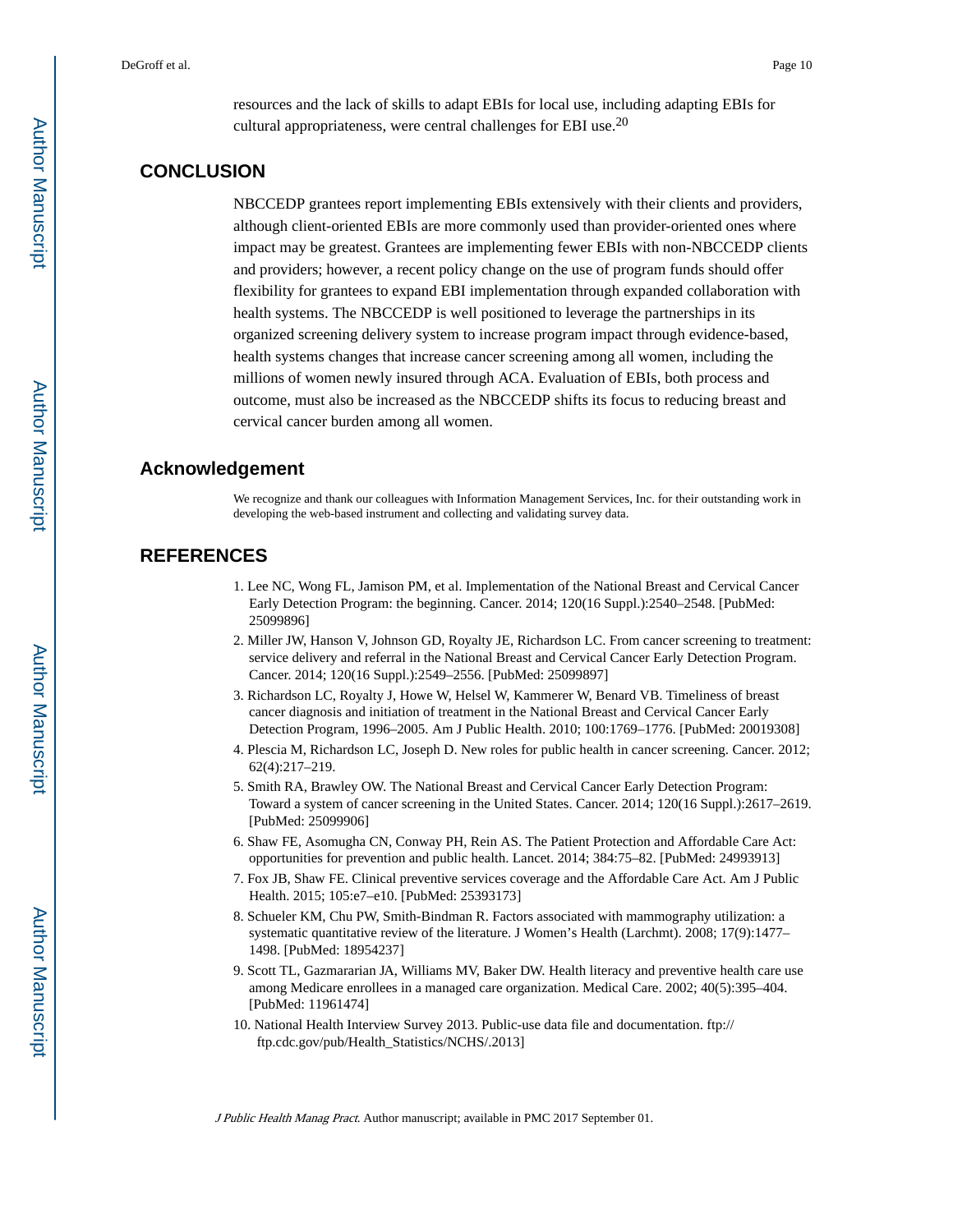- 11. Yancy B, DeGroff A, Royalty J, Marroulis S, Mattingly C, Bernard V. Using data to effectively manage a national screening program. Cancer. 2014; 120(16 Suppl.):2575–2583. [PubMed: 25099900]
- 12. Anderberg, MR. Cluster Analysis for Applications. New York, NY: Academic Press; 1973.
- 13. SAS Institute Inc. Clustering Methods. SAS/STAT® 9.22. User's Guide. 2008. [http://](http://support.sas.com/documentation/cdl/en/statug/63347/HTML/default/viewer.htm#statug_cluster_sect012.htm) [support.sas.com/documentation/cdl/en/statug/63347/HTML/default/](http://support.sas.com/documentation/cdl/en/statug/63347/HTML/default/viewer.htm#statug_cluster_sect012.htm) [viewer.htm#statug\\_cluster\\_sect012.htm](http://support.sas.com/documentation/cdl/en/statug/63347/HTML/default/viewer.htm#statug_cluster_sect012.htm)
- 14. Ward JT. Hierarchical grouping to optimize an objective function. J Am Statistical Association. 1963; 58(301):236–244.
- 15. Perrier L, Buja A, Mastragelo G, et al. Transferability of health care cost evaluation across locations in oncology: cluster and principle component analysis as an explorative tool. BMC Health Services Research. 2014; 14:537–551. [PubMed: 25399725]
- 16. Trochim WMK. An introduction to concept mapping for planning and evaluation. Evaluation and Program Planning. 1989; 12:1–16.
- 17. Burkhardt JT, Schroter DC, Magura S, Means SN, Coryn CLS. An overview of evidence-based program registers for behavioral health. Evaluation and Program Planning. 2015; 48:92–99. [PubMed: 25450777]
- 18. Wandersman A, Duffy J, Flaspohler P, et al. Bridging the gap between prevention research and practice: the interactive systems framework for dissemination and implementation. Am J Community Psychol. 2008; 41:171–181. [PubMed: 18302018]
- 19. Kerner J, Rimer B, Emmons K. Introdution to the special section on dissemination: how can we close the gap? Health Psychol. 2005; 24(5):443–446. [PubMed: 16162037]
- 20. Steele BC, Rose JM, Chovnick G, et al. Use of evidence-based practices and resources among comprehensive cancer control programs. J Public Health Manag Pract. 2014
- 21. Hannon P, Maxwell A, Escoffery C, et al. Using evidence-based interventions to increase population-level screening rates: National Colorectal Cancer Control Program, 2009–2011. Am J Prev Med. 2013; 45(5):644–648. [PubMed: 24139779]
- 22. DeGroff, A.; Royalty, J.; Gressard, L., et al. Implementation of the National Breast and Cervical Cancer Early Detection Program, July 2012 – June 2013. March 21, 2014; Baltimore, MD. Poster presented at: Dialogue for Action for Cancer Screening 2014 Annual Conference;
- 23. Kreuter MW, Hovmand P, Pfeiffer DJ, et al. The 'long tail' and public health: new thinking for addressing health disparities. Am J Public Health. 2014; 104(12):2271–2278. [PubMed: 25322308]
- 24. Klabunde CN, Schenck AP, Davis WW. Barriers to colorectal cancer screening among Medicare consumers. Am J Prev Med. 2006; 30:313–319. [PubMed: 16530618]
- 25. Sabatino SA, Lawrence B, Elder R, et al. Effectiveness of interventions to increase screening for breast, cervical, and colorectal cancers: nine updated systematic reviews for the Guide to Community Preventive Services. Am J Prev Med. 2012; 43(1):97–118. [PubMed: 22704754]
- 26. Poister, T.; Pasha, O.; DeGroff, A.; Royalty, J.; Joseph, K. Impact of a Performance-Based Grants Management on a National Public Health Program; Nov 6, 2014; Albuquerque, NM. Paper presented at: Association for Public Policy Analysis & Management Fall Research Conference;
- 27. DeGroff A, Royalty JE, Howe W, et al. When performance management works: a study of the National Breast and Cervical Cancer Early Detection Program. Cancer. 2014; 120(16 Suppl.): 2566–2574. [PubMed: 25099899]
- 28. DeGroff A, Cheung K, Dawkins-Lyn N, Hall MA, Melillo S, Glover-Kudon R. Identifying promising practices for evaluation: The National Breast and Cervical Cancer Early Detection Program. Cancer Causes & Control. 2015

#### **Biographies**

Dr. Amy DeGroff is a senior health scientist in the Program Services Branch (PSB), Division of Cancer Prevention and Control (DCPC), National Center for Chronic Disease Prevention and Health Promotion (NCCDPH), Centers for Disease Control and Prevention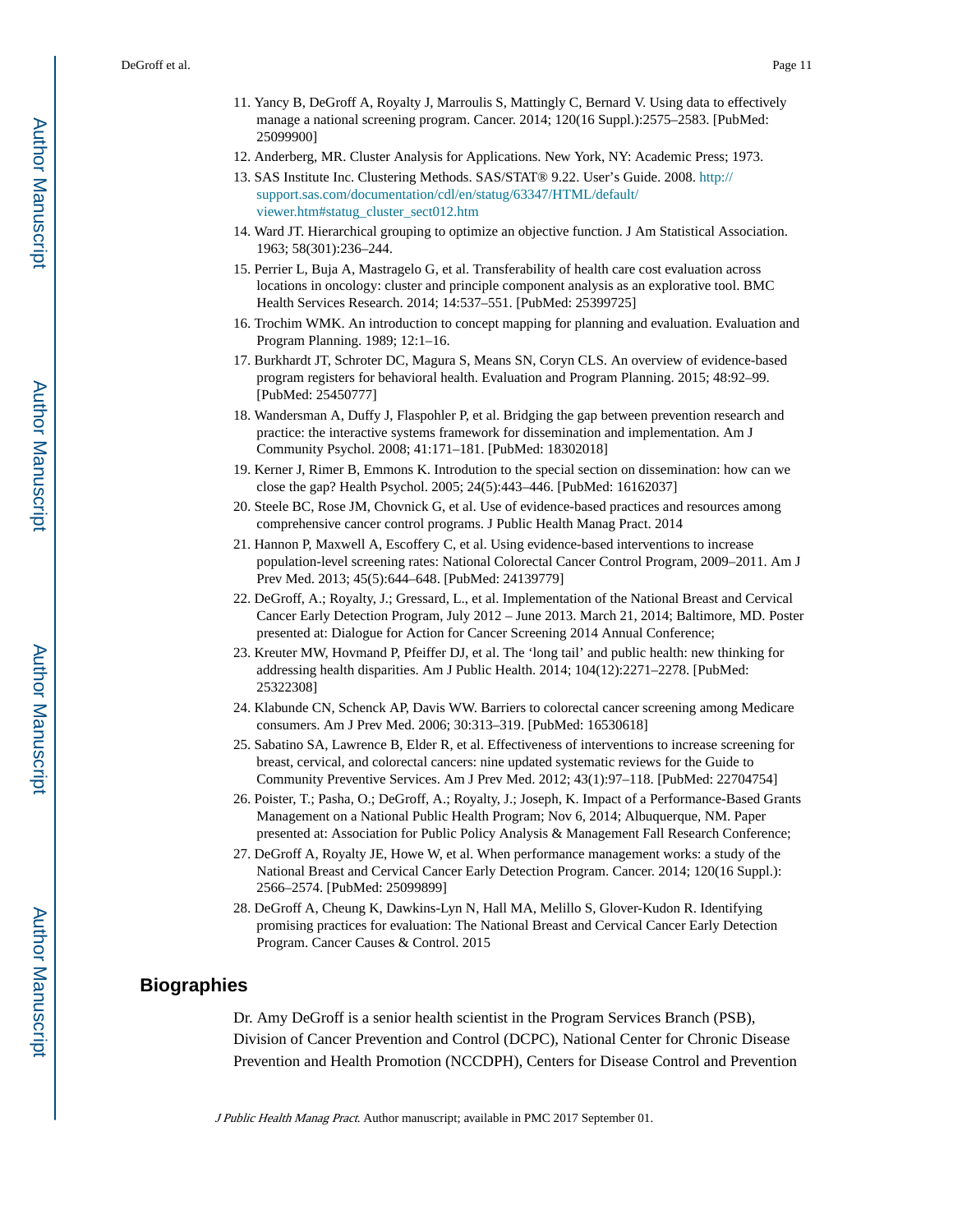(CDC). Dr. DeGroff leads program evaluation efforts for the National Breast and Cervical Cancer Early Detection Program and the Colorectal Cancer Control Program.

Aundrea Carter is an Evaluation Fellow in PSB/DCPC/NCCDPH/CDC and contributes to evaluation efforts for the National Breast and Cervical Cancer Early Detection Program, Colorectal Cancer Control Program, and the National Comprehensive Cancer Control Program.

Kristy Kenney is a health scientist in PSB/DCPC/NCCDPH/CDC and conducts evaluation and data management activities for the National Breast and Cervical Cancer Early Detection Program and the Colorectal Cancer Control Program.

Zachary Myles is an epidemiologist at CDC.

Stephanie Melillo is a health scientist in PSB/DCPC/NCCDPH/CDC and conducts evaluation of the National Breast and Cervical Cancer Early Detection Program and the Colorectal Cancer Control Program. Prior to her work in DCPC, she conducted systematic reviews and meta-analyses for the Office of Public Health Genomics and was a research fellow with the Guide to Community Preventive Services, both at CDC.

Janet Royalty is a public health advisor in the PSB/DCPC/NCCDPH/CDC and leads data management activities for the National Breast and Cervical Cancer Early Detection Program and the Colorectal Cancer Control Program.

Dr. Ketra Rice is a Prevention Effectiveness Fellow in the PSB/DCPC/NCCDPH/CDC where she conducts research and evaluation for the National Breast and Cervical Cancer Early Detection Program and Colorectal Cancer Control Program. Dr. Rice earned her MS in agricultural economics and PhD in public policy from The Ohio State University. She also holds a BS in Marketing and MBA from Alabama A&M University.

Lindsay Gressard is a Presidential Management Fellow in PSB/DCPC/NCCDPH/CDC and conducts evaluation of the National Breast and Cervical Cancer Early Detection Program and the Colorectal Cancer Control Program.

Dr. Jacqueline Miller is the Medical Director for the National Breast and Cervical Cancer Early Detection Program in PSB/DCPC/NCCDPH/CDC where she provides clinical policy guidance and consultation. She is a board-certified general surgeon and a Captain with the U.S. Public Health Service. Dr. Miller also provides clinical services at the Atlanta VA Medical Center and is an Assistant Clinical Professor at Emory University School of Medicine.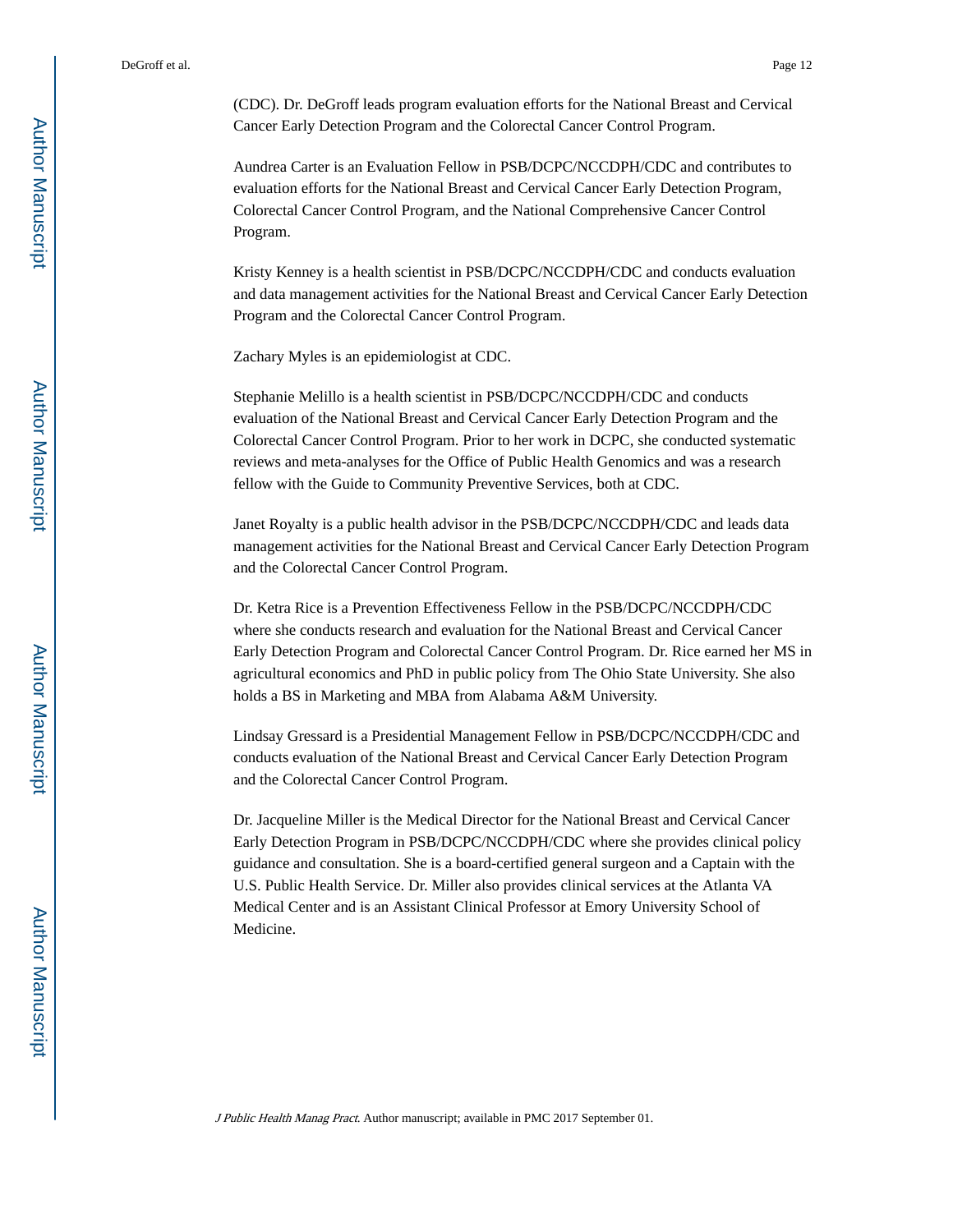DeGroff et al. Page 13



#### **Figure 1.**

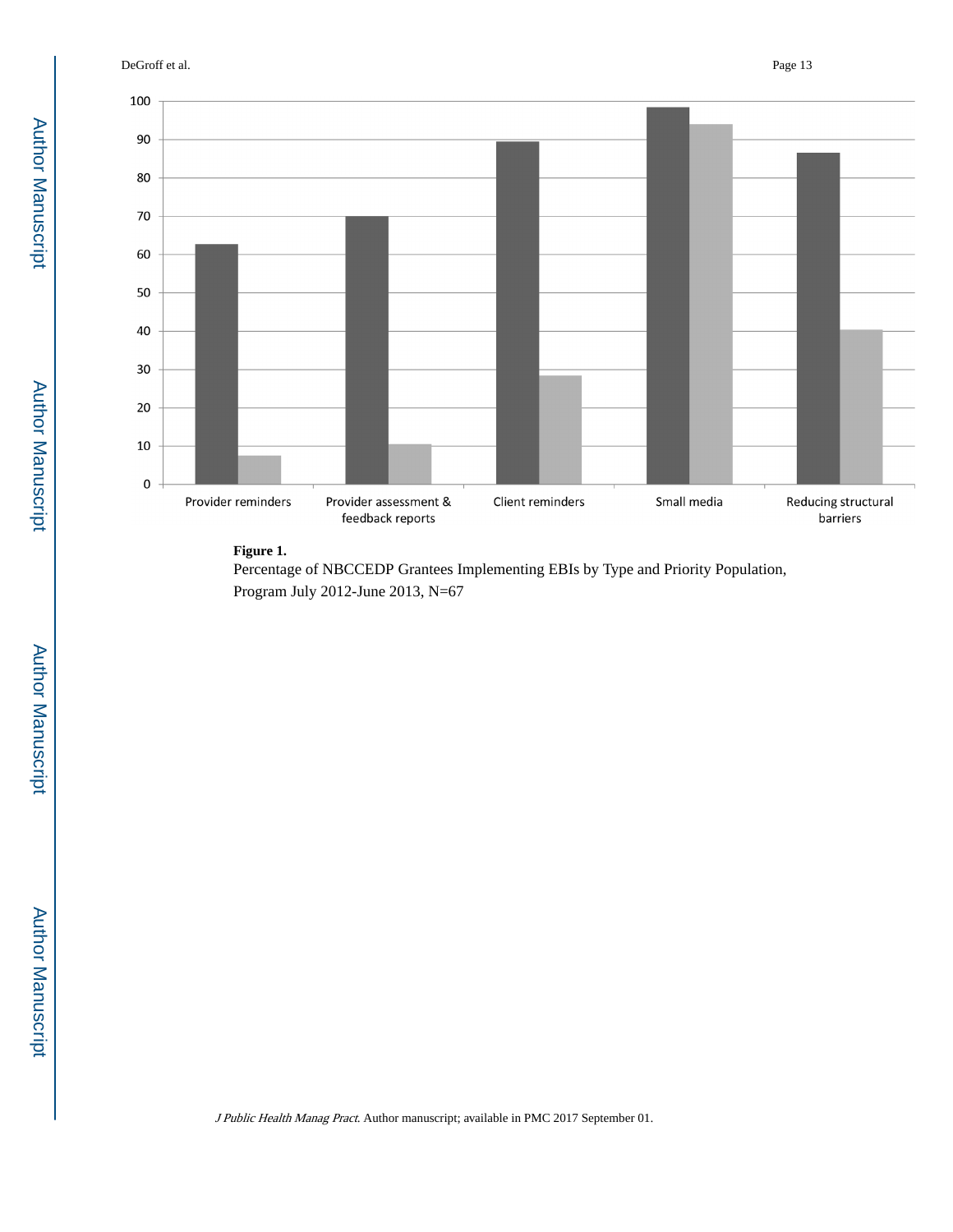# Provider Assessment and Feedback (N=48)

| 0% | Provider Reminders (N=43)<br>10%    | 20% | 30%   | 72.1%<br>79.1%<br>40% | 50% | 60%   | 70% | 11.5%<br>80% | 6.6%<br>14.0%<br>90% | 9.8%<br>100% |
|----|-------------------------------------|-----|-------|-----------------------|-----|-------|-----|--------------|----------------------|--------------|
|    |                                     |     |       |                       |     |       |     |              |                      | 7.0%         |
|    |                                     |     |       |                       |     |       |     |              |                      |              |
|    |                                     |     |       |                       |     |       |     |              |                      |              |
|    |                                     |     |       |                       |     |       |     |              |                      |              |
|    | Client Reminders (N=61)             |     |       |                       |     |       |     |              |                      |              |
|    |                                     |     |       |                       |     |       |     |              |                      |              |
|    |                                     |     |       | 70.7%                 |     |       |     | 17.2%        |                      | 8.6%<br>3.4% |
|    | Reducing Structural Barriers (N=58) |     |       |                       |     |       |     |              |                      |              |
|    |                                     |     | 68.7% |                       |     |       |     | 17.9%        | 6.0%                 | 7.5%         |
|    | Small Media (N=67)                  |     |       |                       |     |       |     |              |                      |              |
|    |                                     |     |       |                       |     |       |     |              |                      |              |
|    |                                     |     | 54.2% |                       |     | 20.8% |     | 14.6%        |                      | 10.4%        |

Percentage of NBCEEDP Grantees Evaluating EBIs, by Type of Evaluation, July 2012-June 2013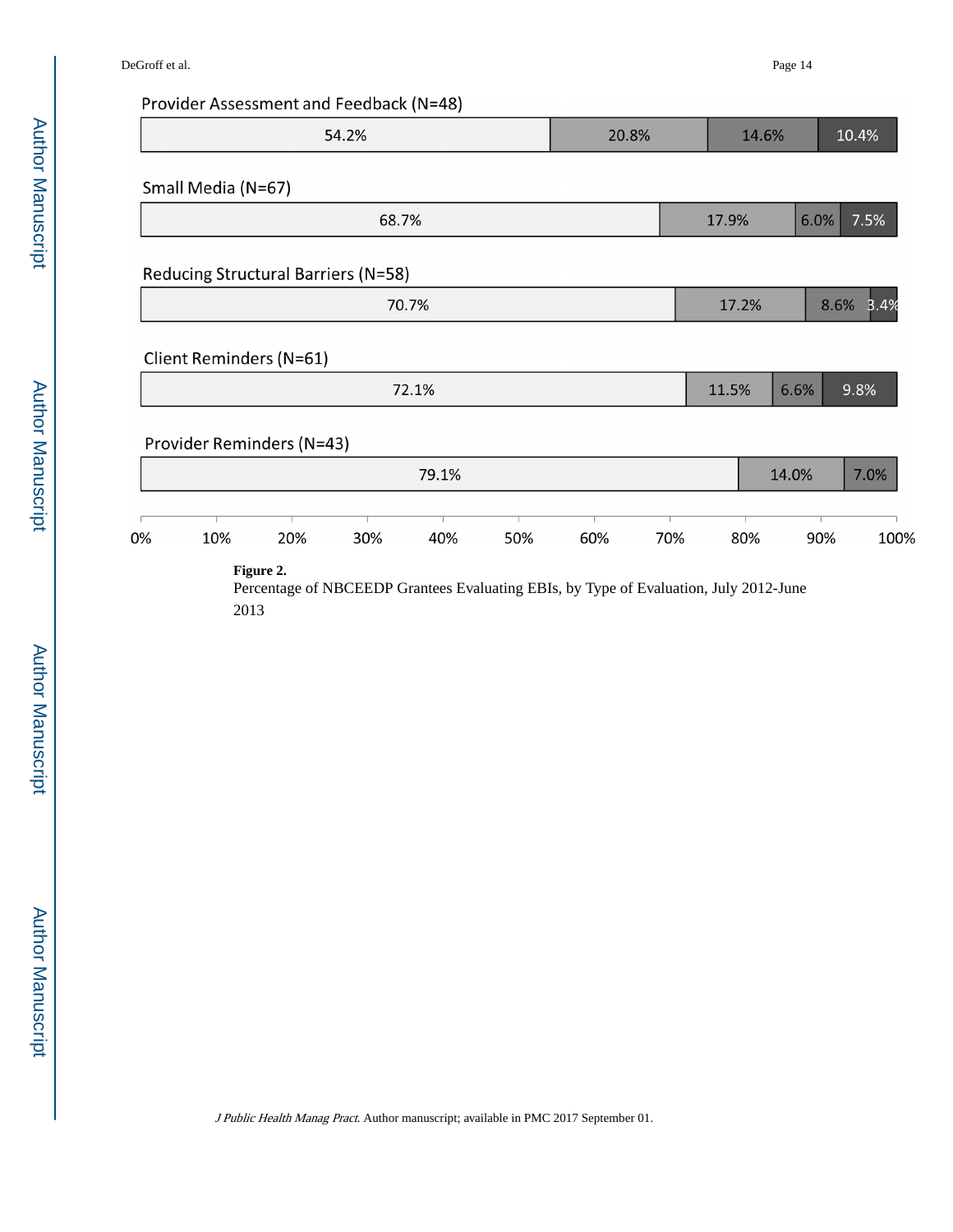#### **Table 1**

| NBCCEDP <sup>*</sup> Grantee Respondent Characteristics and Grantee Funding, July 2012-June 2013, N=67 |  |  |  |
|--------------------------------------------------------------------------------------------------------|--|--|--|
|--------------------------------------------------------------------------------------------------------|--|--|--|

| <b>Characteristic</b>                          | n  | $\frac{0}{0}$ |
|------------------------------------------------|----|---------------|
| NBCCEDP Program Type                           |    |               |
| State                                          | 51 | 76.1          |
| Tribe/Territory                                | 16 | 23.9          |
| Position                                       |    |               |
| Program Director                               | 40 | 59.7          |
| Program Manager/Coordinator                    | 23 | 34.3          |
| Other                                          | 4  | 6             |
| Years worked with NBCCEDP program              |    |               |
| <1                                             | 9  | 13.4          |
| $1 - 2$                                        | 14 | 20.9          |
| $3 - 5$                                        | 13 | 19.4          |
| $6 - 10$                                       | 16 | 23.9          |
| $11+$                                          | 15 | 22.4          |
| Total Funding <sup>†</sup> Received by Grantee |    |               |
| $<$ \$2,357,718                                | 31 | 46.3          |
| \$2,357,719-\$3,766,695                        | 12 | 17.9          |
| \$3,766,696-\$6,136,473                        | 12 | 17.9          |
| $$6,136,474+$                                  | 12 | 17.9          |

\* NBCCEDP is the National Breast and Cervical Cancer Early Detection Program.

 $\dot{T}$ Total funding includes CDC program award funding and additional Federal, State, non-profit, and other funding reported by the grantee respondent for program year 2012–2013.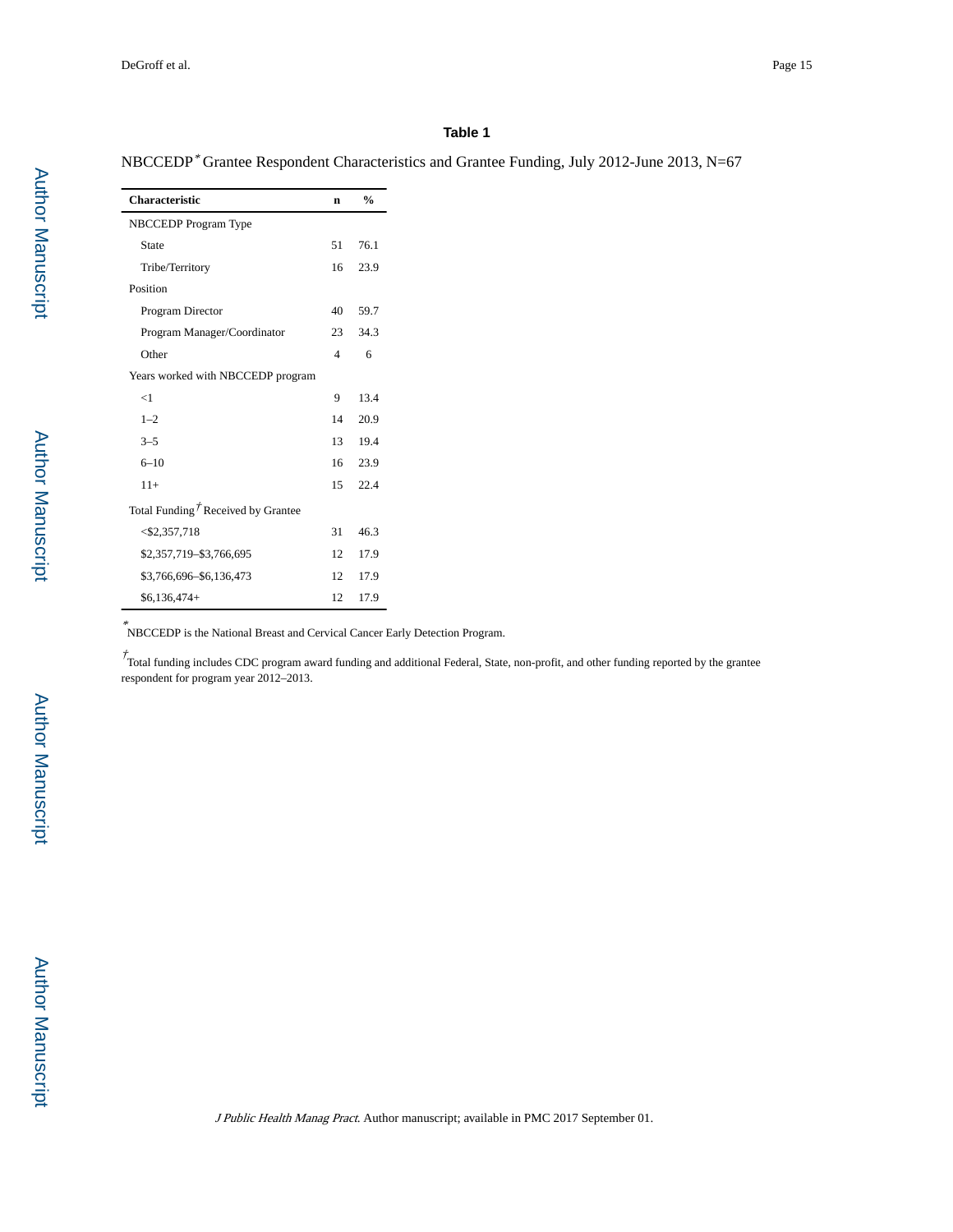#### **Table 2**

#### Proportion of NBCCEDP<sup>\*</sup> Grantees' EBI Use<sup>†</sup> by Cluster, July 2012-June 2013

|                                                                    |                              | <b>Provider-oriented EBIs</b>                 | <b>Client-oriented EBIs</b>       |                                                  |
|--------------------------------------------------------------------|------------------------------|-----------------------------------------------|-----------------------------------|--------------------------------------------------|
| <b>Cluster</b>                                                     | Provider<br><b>Reminders</b> | Provider<br><b>Assessment and</b><br>Feedback | <b>Client</b><br><b>Reminders</b> | Reducing<br><b>Structural</b><br><b>Barriers</b> |
| 1. High Overall EBI users $(N=40)$                                 | 0.75                         | 1.00                                          | 1.00                              | 1.00                                             |
| 2. High Provider EBI users $(N=7)$                                 | 0.86                         | 1.00                                          | 0.43                              | 0.29                                             |
| 3. High EBI users with no Provider Assessment and Feedback $(N=6)$ | 1.00                         | $\Omega$                                      | 1.00                              | 0.83                                             |
| 4. High Client EBI Users $(N=14)^{\mathcal{F}}$                    | $\theta$                     | $\Omega$                                      | 0.79                              | 0.79                                             |

\* NBCCEDP is the National Breast and Cervical Cancer Early Detection Program.

 $\dot{f}$ Small Media was excluded from this analysis given use by 98% of all grantees.

‡ N represents the number of grantees in the cluster.